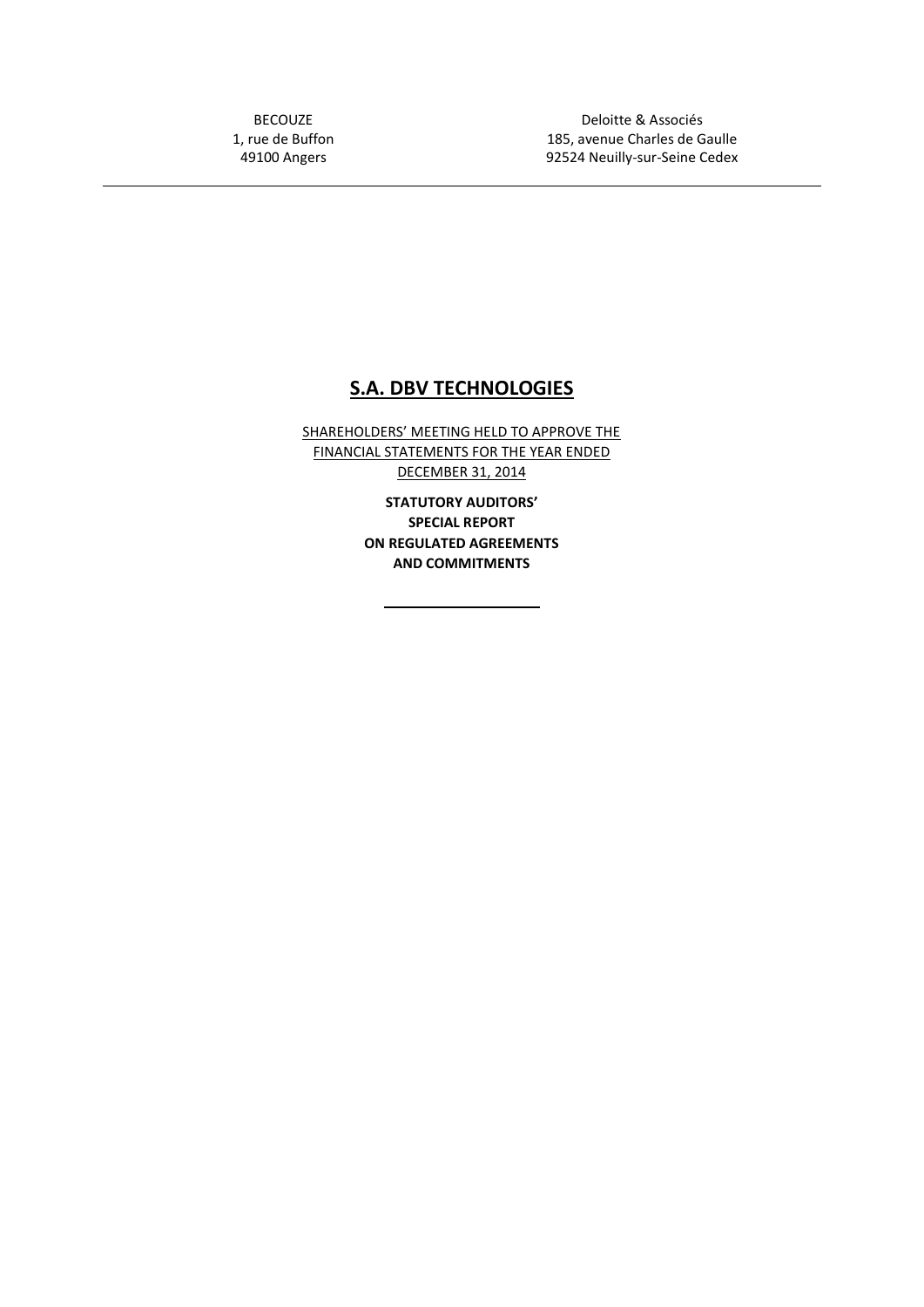BECOUZE 1, rue de Buffon 49100 Angers

Deloitte & Associés 185, avenue Charles de Gaulle **1** 92524 Neuilly-sur-Seine Cedex

**S.A. DBV TECHNOLOGIES**

Société Anonyme with capital of €1,916,066 Registered office: Green Square - Bâtiment D 80-84, rue des Meuniers 92220 Bagneux

*Statutory Auditors' special report on regulated agreements and commitments Shareholders' Meeting held to approve the financial statements for the year ended December 31, 2014*

This is a free translation into English of a report issued in the French language and is provided solely for the convenience of English-speaking *readers. This report should be read in conjunction and construed in accordance with French law and professional auditing standards applicable in France.*

To the Shareholders,

In our capacity as Statutory Auditors of your company, we hereby present to you our report on regulated agreements and commitments.

The terms of our engagement do not require us to identify such other agreements and commitments, if any, but to communicate to you, based on information provided to us, the principal terms and conditions of those agreements and commitments brought to our attention, without expressing an opinion on their usefulness and appropriateness. It is your responsibility, pursuant to Article R. 225-31 of the French Commercial Code, to assess the interest involved in respect of the conclusion of these agreements and commitments for the purpose of approving them.

Furthermore, it is our responsibility, as applicable, to provide you with the information stipulated in Article R. 225-31 of the French Commercial Code concerning the performance over the past fiscal year of the agreements and commitments that were already approved by the Shareholders' Meeting.

We carried out the procedures we deemed necessary in accordance with the professional standards of the French National Institute of Statutory Auditors (*Compagnie Nationale des Commissaires aux Comptes*) related to this assignment. These procedures consisted in verifying the consistency of the information that was provided to us with the relevant source documents.

#### **1 - AGREEMENTS AND COMMITMENTS SUBMITTED FOR APPROVAL BY THE GENERAL MEETING**

#### **Agreements and commitments authorized during the past fiscal year**

We hereby inform you that we have not received notification of any agreement or commitment authorized during the past fiscal year to be submitted to the General Meeting for its approval pursuant to the provisions of Article L. 225-38 of the French Commercial Code.